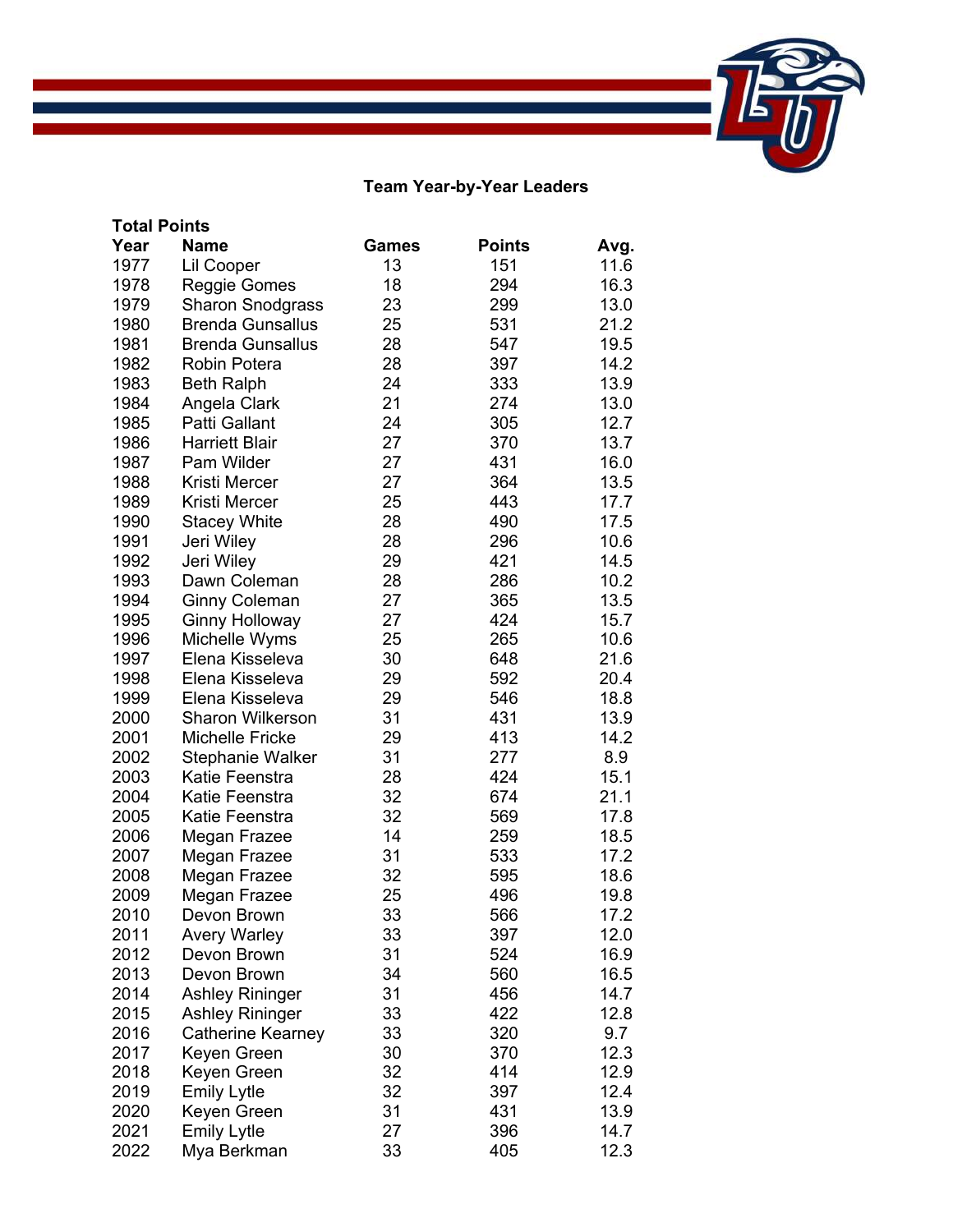| <b>Total Rebounds</b> |
|-----------------------|
|-----------------------|

| Year | <b>Name</b>                | Games | <b>Rebounds</b> | Avg. |
|------|----------------------------|-------|-----------------|------|
| 1977 | Dawna Blank                | 14    | 138             | 9.9  |
| 1978 | Lil Cooper                 | 20    | 308             | 15.4 |
| 1979 | <b>Sharon Snodgrass</b>    | 23    | 210             | 9.1  |
| 1980 | Carla Weaver               | 25    | 292             | 11.7 |
| 1981 | <b>Sharon Snodgrass</b>    | 27    | 327             | 12.1 |
| 1982 | <b>Sharon Snodgrass</b>    | 25    | 247             | 9.9  |
| 1983 | <b>Beth Ralph</b>          | 24    | 159             | 6.6  |
| 1984 | Angie Clark                | 21    | 212             | 10.1 |
| 1985 | Patti Gallant              | 24    | 199             | 8.3  |
| 1986 | <b>Sharon Freet</b>        | 27    | 238             | 8.8  |
| 1987 | Annetta Paraham            | 27    | 228             | 8.5  |
| 1988 | Annetta Paraham            | 24    | 227             | 9.5  |
| 1989 | <b>Cheri Yates</b>         | 22    | 267             | 12.1 |
| 1990 | <b>Stacey White</b>        | 28    | 217             | 7.8  |
| 1991 | <b>Theresa Bream</b>       | 26    | 281             | 10.8 |
| 1992 | Wendy Johnson              | 26    | 299             | 11.5 |
| 1993 | Jennifer Fairfax           | 28    | 150             | 5.4  |
| 1994 | Angie Johnson              | 24    | 142             | 5.9  |
| 1995 | Erma Williams              | 27    | 159             | 5.9  |
| 1996 | Erma Williams              | 27    | 150             | 5.6  |
| 1997 | Elena Kisseleva            | 30    | 248             | 8.3  |
| 1998 | Elena Kisseleva            | 29    | 231             | 8.0  |
| 1999 | Elena Kisseleva            | 29    | 212             | 7.3  |
| 2000 | <b>Michelle Fricke</b>     | 31    | 226             | 7.3  |
| 2001 | Michelle Fricke            | 29    | 239             | 8.2  |
| 2002 | <b>Meribeth Feenstra</b>   | 31    | 191             | 6.2  |
| 2003 | Katie Feenstra             | 28    | 254             | 9.1  |
| 2004 | Katie Feenstra             | 32    | 353             | 11.0 |
| 2005 | Katie Feenstra             | 32    | 331             | 10.3 |
| 2006 | Karolina Piotrkiewicz      | 31    | 245             | 7.9  |
| 2007 | Megan Frazee               | 31    | 264             | 8.5  |
| 2008 | Megan Frazee               | 32    | 303             | 9.5  |
| 2009 | Megan Frazee               | 25    | 247             | 9.9  |
| 2010 | <b>Avery Warley</b>        | 33    | 282             | 8.5  |
| 2011 | <b>Avery Warley</b>        | 33    | 363             | 11.0 |
| 2012 | <b>Avery Warley</b>        | 33    | 381             | 11.5 |
| 2013 | Tolu Omotola               | 34    | 258             | 7.6  |
| 2014 | <b>Ashley Rininger</b>     | 31    | 280             | 9.0  |
| 2015 | <b>Ashley Rininger</b>     | 33    | 295             | 8.9  |
| 2016 | Katelyn Adams              | 33    | 287             | 8.7  |
| 2017 | Keyen Green                | 30    | 244             | 8.1  |
| 2018 | Keyen Green                | 32    | 198             | 6.2  |
| 2019 | <b>Bridgette Rettstatt</b> | 30    | 210             | 7.0  |
| 2020 | Keyen Green                | 31    | 231             | 7.5  |
| 2021 | Mya Berkman                | 27    | 164             | 6.1  |
| 2022 | Mya Berkman                | 33    | 245             | 7.4  |
|      |                            |       |                 |      |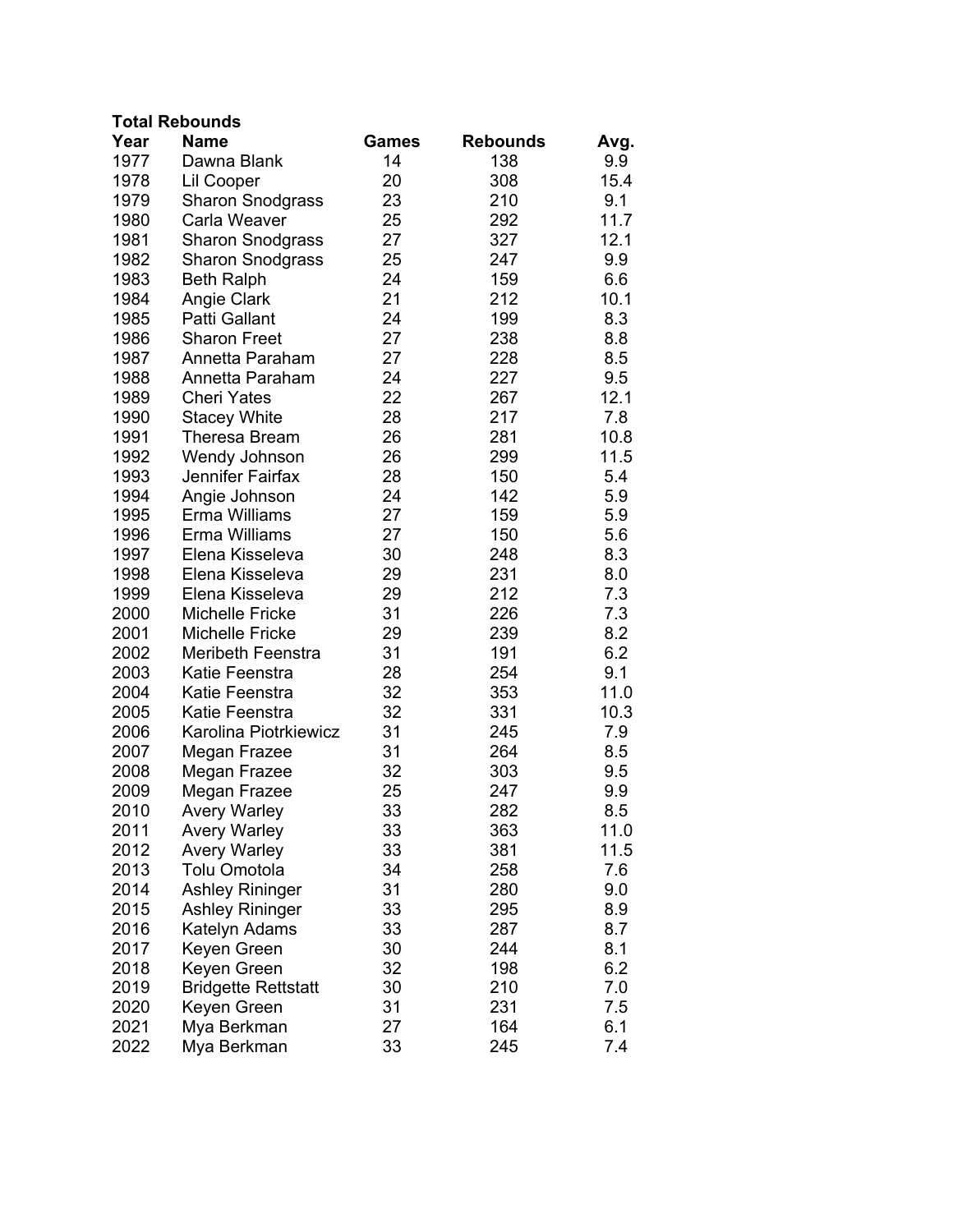| Field Goal Percentage (Min. 2.0 FGM/Game) ^ |                            |                |         |  |
|---------------------------------------------|----------------------------|----------------|---------|--|
| Year                                        | <b>Name</b>                | <b>FGM-FGA</b> | Pct.    |  |
| 1977                                        | <b>Trena Criss</b>         | 51-157         | .325    |  |
| 1978                                        | <b>Helen Gomes</b>         | 74-165         | .448    |  |
| 1979                                        | <b>Sharon Snodgrass</b>    | 123-284        | .433    |  |
| 1980                                        | <b>Sharon Snodgrass</b>    | 105-224        | .469    |  |
| 1981                                        | <b>Sharon Snodgrass</b>    | 138-275        | .502    |  |
| 1982                                        | <b>Sharon Snodgrass</b>    | 140-274        | .511    |  |
| 1983                                        | <b>Trish Harris</b>        | 88-190         | .463    |  |
| 1984                                        | Angie Clark                | 113-237        | .477    |  |
| 1985                                        | <b>Sharon Freet</b>        | 69-147         | .469    |  |
| 1986                                        | Malynda Keck               | 122-256        | .477    |  |
| 1987                                        | Annetta Paraham            | 105-210        | .500    |  |
| 1988                                        | Annetta Paraham            | 147-240        | .613    |  |
| 1989                                        | <b>Cheri Yates</b>         | 134-263        | .510    |  |
| 1990                                        | Lynn Beardslee             | 69-147         | .469    |  |
| 1991                                        | Theresa Bream              | 117-256        | .457    |  |
| 1992                                        | Wendy Johnson              | 117-228        | .513    |  |
| 1993                                        | Jennifer Fairfax           | 69-156         | .442    |  |
| 1994                                        | Michelle Wyms              | 86-158         | .544    |  |
| 1995                                        | Michelle Wyms              | 85-177         | .480    |  |
| 1996                                        | Michelle Wyms              | 92-186         | .495    |  |
| 1997                                        | Sarah Wilkerson            | 112-230        | .487    |  |
| 1998                                        | <b>Sharon Wilkerson</b>    | 155-349        | .444    |  |
| 1999                                        | Sarah Wilkerson            | 125-299        | .418    |  |
| 2000                                        | Sarah Wilkerson            | 91-184         | .495    |  |
| 2001                                        | <b>Rachel Young</b>        | 88-200         | .440    |  |
| 2002                                        | <b>Crystal Peace</b>       | 73-147         | .497    |  |
| 2003                                        | Katie Feenstra             | 170-299        | .569    |  |
| 2004                                        | Katie Feenstra             | 291-443        | .657 *  |  |
| 2005                                        | Katie Feenstra             | 230-343        | $.671*$ |  |
| 2006                                        | <b>Moriah Frazee</b>       | 79-199         | .397    |  |
| 2007                                        | Megan Frazee               | 198-406        | .488    |  |
| 2008                                        | Moriah Frazee              | 126-217        | .581    |  |
| 2009                                        | <b>Avery Warley</b>        | 112-179        | .626    |  |
| 2010                                        | <b>Avery Warley</b>        | 149-247        | .603    |  |
| 2011                                        | <b>Avery Warley</b>        | 155-250        | .620    |  |
| 2012                                        | <b>Avery Warley</b>        | 156-272        | .574    |  |
| 2013                                        | Tolu Omotola               | 175-330        | .530    |  |
| 2014                                        | <b>Ashley Rininger</b>     | 182-336        | .542    |  |
| 2015                                        | <b>Ashley Rininger</b>     | 174-338        | .518    |  |
| 2016                                        | Catherine Kearney          | 120-229        | .524    |  |
| 2017                                        | Keyen Green                | 143-239        | .598    |  |
| 2018                                        | Keyen Green                | 175-287        | .610    |  |
| 2019                                        | <b>Bridgette Rettstatt</b> | 143-285        | .502    |  |
| 2020                                        | Mya Berkman                | 78-125         | .624    |  |
| 2021                                        | Mya Berkman                | 113-164        | .689    |  |
| 2022                                        | Mya Berkman                | 165-249        | .663    |  |

\* - National Leader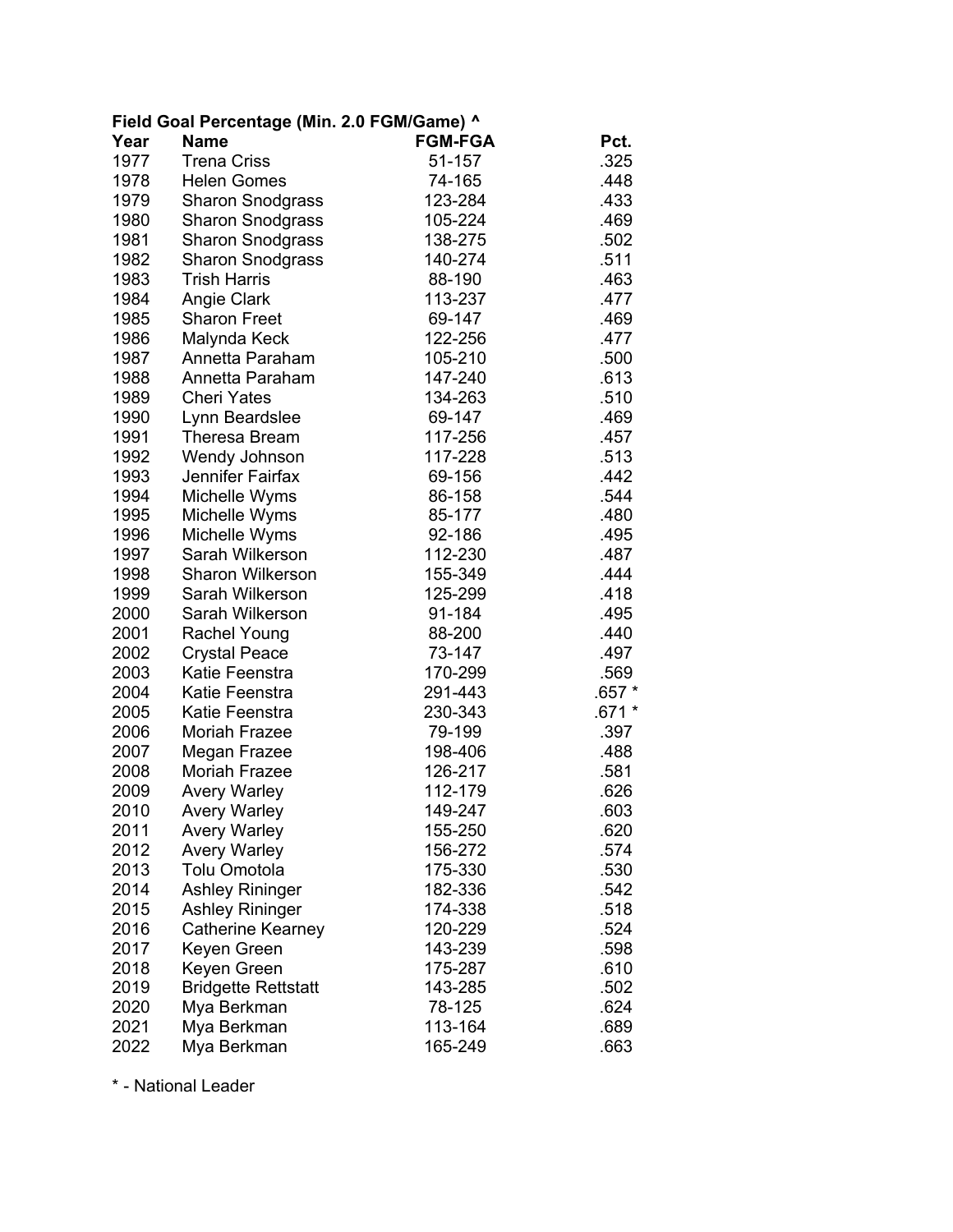| Free Throw Percentage (Min. 1.5 FTM/Game) ^ |                         |                |      |  |
|---------------------------------------------|-------------------------|----------------|------|--|
| Year                                        | <b>Name</b>             | <b>FTM-FTA</b> | Pct. |  |
| 1977                                        | <b>Cindy Steffen</b>    | $12 - 18$      | .667 |  |
| 1978                                        | Reggie Gomes            | 26-37          | .703 |  |
| 1979                                        | <b>Sharon Snodgrass</b> | 53-80          | .663 |  |
| 1980                                        | <b>Brenda Gunsallus</b> | 57-77          | .740 |  |
| 1981                                        | <b>Brenda Gunsallus</b> | 77-100         | .770 |  |
| 1982                                        | <b>Sharon Snodgrass</b> | 43-62          | .694 |  |
| 1983                                        | Sheila Ford             | 39-53          | .736 |  |
| 1984                                        | <b>Beth Ralph</b>       | 42-69          | .609 |  |
| 1985                                        | Pam Wilder              | 98-144         | .681 |  |
| 1986                                        | Pam Wilder              | 56-73          | .767 |  |
| 1987                                        | Pam Wilder              | 109-144        | .757 |  |
| 1988                                        | Kristi Mercer           | 113-130        | .869 |  |
| 1989                                        | Kristi Mercer           | 127-173        | .734 |  |
| 1990                                        | Cynthia Thomson         | 70-96          | .729 |  |
| 1991                                        | Jeri Wiley              | 56-86          | .651 |  |
| 1992                                        | Jeri Wiley              | 80-106         | .755 |  |
| 1993                                        | Anna Barrington         | 79-106         | .745 |  |
| 1994                                        | <b>Ginny Coleman</b>    | 109-146        | .747 |  |
| 1995                                        | Michelle Wyms           | 48-74          | .649 |  |
| 1996                                        | <b>Julie Bintz</b>      | 52-64          | .813 |  |
| 1997                                        | Elena Kisseleva         | 172-233        | .738 |  |
| 1998                                        | Elena Kisseleva         | 182-234        | .778 |  |
| 1999                                        | Elena Kisseleva         | 159-203        | .783 |  |
| 2000                                        | <b>Sharon Wilkerson</b> | 76-92          | .826 |  |
| 2001                                        | Rachel Young            | 48-61          | .787 |  |
| 2002                                        | <b>Kristal Tharp</b>    | 44-56          | .786 |  |
| 2003                                        | Kristal Tharp           | 55-67          | .821 |  |
| 2004                                        | Daina Staugaitiene      | 51-66          | .773 |  |
| 2005                                        | Kristal Tharp           | 57-68          | .838 |  |
| 2006                                        | Allyson Fasnacht        | 93-115         | .809 |  |
| 2007                                        | <b>Molly Frazee</b>     | 56-72          | .778 |  |
| 2008                                        | Megan Frazee            | 151-172        | .878 |  |
| 2009                                        | Megan Frazee            | 99-125         | .792 |  |
| 2010                                        | Kylee Beecher           | 67-90          | .744 |  |
| 2011                                        | Jelena Antic            | 64-93          | .688 |  |
| 2012                                        | Reagan Miller           | 51-64          | .797 |  |
| 2013                                        | Devon Brown             | 149-178        | .837 |  |
| 2014                                        | <b>Emily Frazier</b>    | 50-66          | .758 |  |
| 2015                                        | Karly Buer              | 77-94          | .819 |  |
| 2016                                        | Sadalia Ellis           | 65-80          | .813 |  |
| 2017                                        | Nene Johnson            | 57-84          | .679 |  |
| 2018                                        | <b>Ashtyn Baker</b>     | 57-80          | .713 |  |
| 2019                                        | <b>Ria Gulley</b>       | 47-59          | .797 |  |
| 2020                                        | <b>Emily Lytle</b>      | 71-87          | .816 |  |
| 2021                                        | Emily Lytle             | 64-74          | .865 |  |
| 2022                                        | Dee Brown               | 66-98          | .673 |  |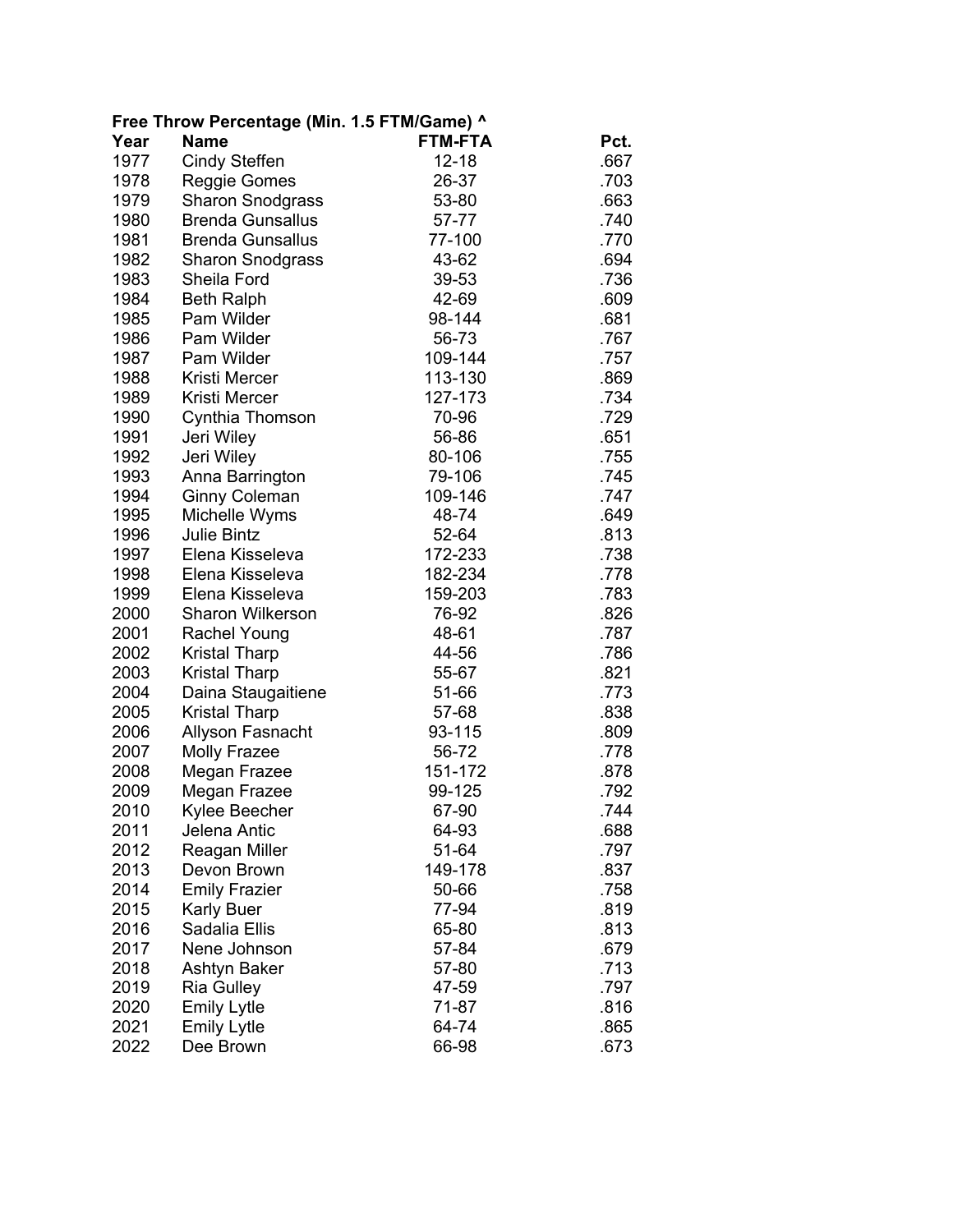|      | <b>Total Assists</b>    |              |                |      |
|------|-------------------------|--------------|----------------|------|
| Year | <b>Name</b>             | <b>Games</b> | <b>Assists</b> | Avg. |
| 1978 | <b>Brenda Melton</b>    | 20           | 69             | 3.5  |
| 1979 | Carla Weaver            | 23           | 73             | 3.2  |
| 1980 | Carla Weaver            | 25           | 127            | 5.1  |
| 1981 | Carla Weaver            | 27           | 170            | 6.3  |
| 1982 | Carla Weaver            | 27           | 120            | 4.4  |
| 1983 | Pam Dwyer               | 24           | 81             | 3.4  |
| 1984 | Sheila Ford             | 24           | 116            | 4.8  |
| 1985 | Sheila Ford             | 25           | 85             | 3.4  |
| 1986 | Sheila Ford             | 27           | 199            | 7.4  |
| 1987 | Saundra Bridges         | 27           | 103            | 3.8  |
| 1988 | Kristi Mercer           | 27           | 217            | 8.0  |
| 1989 | Kristi Mercer           | 25           | 132            | 5.3  |
| 1990 | Kathy Wooten            | 28           | 129            | 4.6  |
| 1991 | Jeri Wiley              | 28           | 148            | 5.3  |
| 1992 | Anna Barrington         | 28           | 95             | 3.4  |
| 1993 | Anna Barrington         | 28           | 126            | 4.5  |
| 1994 | <b>Ginny Coleman</b>    | 27           | 108            | 4.0  |
| 1995 | <b>Ginny Holloway</b>   | 27           | 143            | 4.4  |
| 1996 | <b>Julie Bintz</b>      | 27           | 72             | 2.7  |
| 1997 | Sarah Wilkerson         | 29           | 154            | 5.3  |
| 1998 | Sarah Wilkerson         | 29           | 149            | 5.1  |
| 1999 | Sarah Wilkerson         | 29           | 127            | 4.4  |
| 2000 | <b>Sharon Wilkerson</b> | 31           | 98             | 3.2  |
| 2001 | <b>Rachel Young</b>     | 30           | 82             | 2.8  |
| 2002 | Monique Leonard         | 29           | 88             | 3.0  |
| 2003 | Daina Staugaitiene      | 30           | 117            | 3.9  |
| 2004 | Daina Staugaitiene      | 30           | 125            | 4.2  |
| 2005 | Daina Staugaitiene      | 33           | 113            | 3.4  |
| 2006 | Allyson Fasnacht        | 31           | 85             | 2.7  |
| 2007 | <b>Michelle Parker</b>  | 31           | 100            | 3.2  |
| 2008 | Allyson Fasnacht        | 32           | 96             | 3.0  |
| 2009 | <b>Amber Mays</b>       | 33           | 126            | 3.8  |
| 2010 | <b>Amber Mays</b>       | 33           | 125            | 3.8  |
| 2011 | <b>Emily Frazier</b>    | 33           | 85             | 2.6  |
| 2012 | Reagan Miller           | 33           | 131            | 4.0  |
| 2013 | <b>Emily Frazier</b>    | 26           | 121            | 4.7  |
| 2014 | Sadalia Ellis           | 28           | 112            | 4.0  |
| 2015 | Sadalia Ellis           | 33           | 135            | 4.1  |
| 2016 | Sadalia Ellis           | 32           | 92             | 2.9  |
| 2017 | Nene Johnson            | 30           | 85             | 2.8  |
| 2018 | Ashtyn Baker            | 34           | 103            | 3.0  |
| 2019 | <b>Ria Gulley</b>       | 31           | 90             | 2.9  |
| 2020 | Ashtyn Baker            | 31           | 117            | 3.8  |
| 2021 | Kennedi Williams        | 27           | 95             | 3.5  |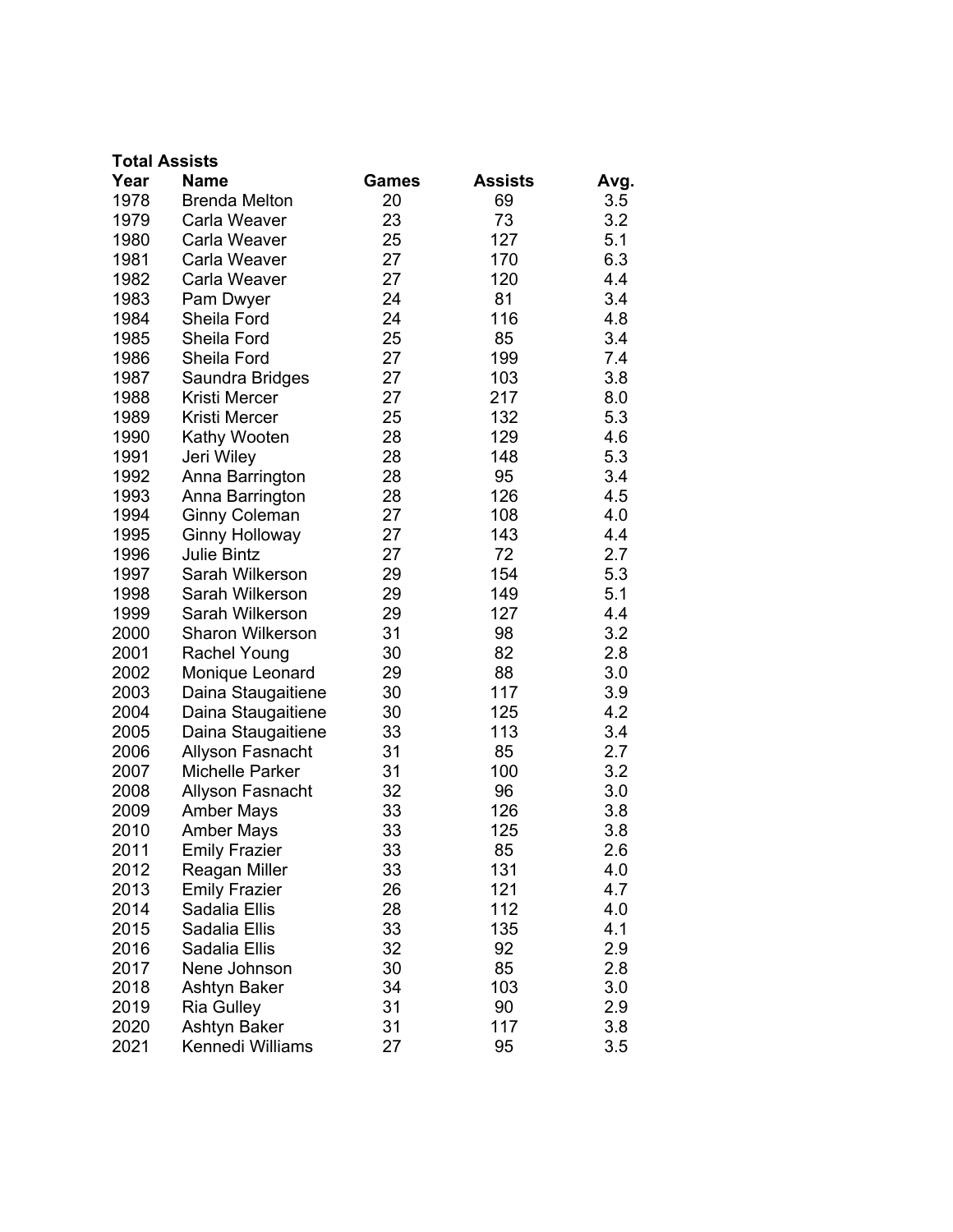| 2022                | Kennedi Williams           | 33    | 126           | 3.8     |
|---------------------|----------------------------|-------|---------------|---------|
| <b>Total Steals</b> |                            |       |               |         |
| Year                | <b>Name</b>                | Games | <b>Steals</b> | Avg.    |
| 1978                | Lil Cooper                 | 20    | 45            | 2.3     |
| 1979                | Carla Weaver               | 23    | 74            | 3.2     |
| 1980                | Carla Weaver               | 25    | 92            | 3.7     |
| 1981                | Carla Weaver               | 27    | 74            | 2.7     |
| 1982                | Robin Potera               | 28    | 59            | 2.1     |
| 1983                | Pam Dwyer                  | 24    | 55            | 2.3     |
| 1984                | Sheila Ford                | 24    | 52            | 2.2     |
| 1985                | Sheila Ford                | 25    | 87            | 3.5     |
| 1986                | Sheila Ford                | 27    | 69            | 2.6     |
| 1987                | Saundra Bridges            | 27    | 37            | 1.4     |
| 1988                | Kristi Mercer              | 27    | 75            | 2.8     |
| 1989                | Kristi Mercer              | 25    | 78            | 3.1     |
| 1990                | Kathy Wooten               | 28    | 62            | 2.2     |
| 1991                | Cynthia Thomson            | 28    | 59            | 2.1     |
| 1992                | Jeri Wiley                 | 29    | 52            | 1.8     |
| 1993                | Anna Barrington            | 28    | 65            | 2.3     |
| 1994                | <b>Ginny Coleman</b>       | 27    | 55            | 2.0     |
| 1995                | <b>Ginny Holloway</b>      | 27    | 62            | 2.3     |
| 1996                | Erin Wall                  | 27    | 27            | 1.0     |
| 1997                | <b>Sharon Wilkerson</b>    | 28    | 78            | 2.8     |
| 1998                | Sarah Wilkerson            | 29    | 79            | 2.7     |
| 1999                | <b>Sharon Wilkerson</b>    | 29    | 84            | 2.9     |
| 2000                | <b>Sharon Wilkerson</b>    | 31    | 84            | 2.7     |
| 2001                | <b>Rachel Young</b>        | 30    | 46            | 1.5     |
| 2002                | Susan Foreid               | 31    | 34            | 1.1     |
|                     | <b>Stephanie Walker</b>    | 31    | 34            | 1.1     |
| 2003                | Daina Staugaitiene         | 30    | 49            | 1.6     |
| 2004                | Daina Staugaitiene         | 30    | 42            | 1.4     |
| 2005                | <b>Kristal Tharp</b>       | 33    | 37            | 1.1     |
| 2006                | Roli-Ann Nikagbatse        | 30    | 44            | 1.5     |
| 2007                | Megan Frazee               | 31    | 38            | 1.2     |
| 2008                | Megan Frazee               | 32    | 45            | 1.4     |
| 2009                | <b>Amber Mays</b>          | 33    | 68            | 2.1     |
| 2010                | <b>Amber Mays</b>          | 33    | 77            | 2.3     |
| 2011                | Dymond Morgan              | 33    | 51            | 1.5     |
| 2012                | Devon Brown                | 31    | 61            | 2.0     |
| 2013                | Devon Brown                | 34    | 66            | 1.9     |
| 2014                | <b>Emily Frazier</b>       | 31    | 38            | 1.2     |
| 2015                | Sadalia Ellis              | 33    | 74            | $2.2\,$ |
| 2016                | Sadalia Ellis              | 32    | 49            | 1.5     |
| 2017                | Nene Johnson               | 30    | 35            | 1.2     |
| 2018                | Ashtyn Baker               | 34    | 49            | 1.4     |
| 2019                | Ashtyn Baker               | 26    | 39            | 1.5     |
|                     | <b>Bridgette Rettstatt</b> | 30    | 39            | 1.3     |
| 2020                | Ashtyn Baker               | 31    | 51            | 1.6     |
| 2021                | Ashtyn Baker               | 26    | 35            | 1.3     |
| 2022                | Dee Brown                  | 32    | 45            | 1.4     |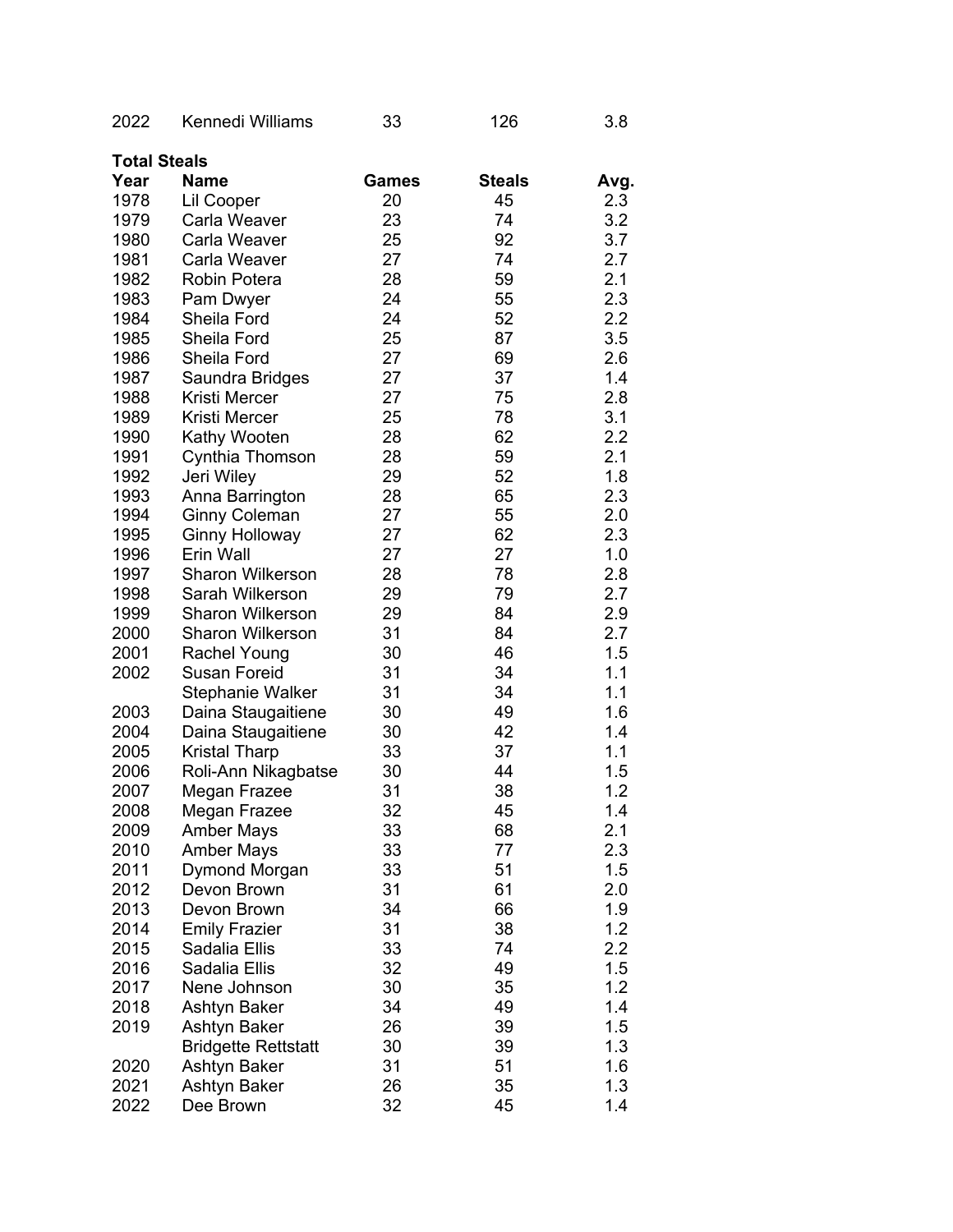## **Total Blocked Shots**

| Year | <b>Name</b>              | <b>Games</b> | <b>Blocks</b> | Avg. |
|------|--------------------------|--------------|---------------|------|
| 1978 | <b>Helen Gomes</b>       | 20           | 39            | 2.0  |
| 1979 | Jayne Mottershead        | 19           | 24            | 1.3  |
|      | <b>Sharon Snodgrass</b>  | 23           | 24            | 1.0  |
| 1980 | Carla Weaver             | 25           | 33            | 1.3  |
| 1981 | Melanie May              | 19           | 89            | 4.7  |
| 1982 | <b>Sharon Snodgrass</b>  | 25           | 10            | 0.4  |
| 1983 | Donna Lidstone           | 23           | 9             | 0.4  |
| 1984 | <b>Angie Clark</b>       | 21           | 44            | 2.1  |
| 1985 | <b>Sharon Freet</b>      | 25           | 22            | 0.9  |
| 1986 | <b>Sharon Freet</b>      | 27           | 25            | 0.9  |
| 1987 | <b>Sharon Freet</b>      | 27           | 27            | 1.0  |
| 1988 | <b>Tracy LaRose</b>      | 21           | 60            | 2.9  |
| 1989 | <b>Tracy LaRose</b>      | 11           | 22            | 2.0  |
| 1990 | Jennifer Fairfax         | 28           | 55            | 2.0  |
| 1991 | Jennifer Fairfax         | 28           | 20            | 0.7  |
| 1992 | Jeri Wiley               | 29           | 24            | 0.8  |
| 1993 | Jennifer Fairfax         | 28           | 41            | 1.5  |
| 1994 | Michelle Wyms            | 27           | 14            | 0.5  |
| 1995 | Jennifer Eaddy           | 27           | 17            | 0.6  |
| 1996 | Michelle Wyms            | 25           | 14            | 0.6  |
| 1997 | Sarah Wilkerson          | 29           | 12            | 0.4  |
| 1998 | Sarah Wilkerson          | 29           | 15            | 0.5  |
| 1999 | Nina Willemse            | 27           | 24            | 0.9  |
| 2000 | <b>Meribeth Feenstra</b> | 26           | 39            | 1.5  |
| 2001 | Meribeth Feenstra        | 30           | 77            | 2.6  |
| 2002 | Meribeth Feenstra        | 31           | 77            | 2.5  |
| 2003 | Katie Feenstra           | 28           | 71            | 2.5  |
| 2004 | Katie Feenstra           | 32           | 83            | 2.6  |
| 2005 | Katie Feenstra           | 32           | 80            | 2.5  |
| 2006 | Karolina Piotrkiewicz    | 31           | 24            | 0.8  |
| 2007 | <b>Moriah Frazee</b>     | 31           | 20            | 0.6  |
| 2008 | Megan Frazee             | 32           | 24            | 0.8  |
| 2009 | <b>Avery Warley</b>      | 33           | 47            | 1.4  |
| 2010 | <b>Avery Warley</b>      | 33           | 26            | 0.8  |
| 2011 | <b>Avery Warley</b>      | 33           | 38            | 1.2  |
| 2012 | <b>Avery Warley</b>      | 33           | 55            | 1.7  |
| 2013 | <b>Ashley Rininger</b>   | 34           | 41            | 1.2  |
| 2014 | <b>Ashley Rininger</b>   | 31           | 43            | 1.4  |
| 2015 | <b>Ashley Rininger</b>   | 33           | 53            | 1.6  |
| 2016 | <b>Catherine Kearney</b> | 33           | 44            | 1.3  |
| 2017 | Keyen Green              | 30           | 30            | 1.0  |
| 2018 | Lela Sellers             | 34           | 23            | 0.7  |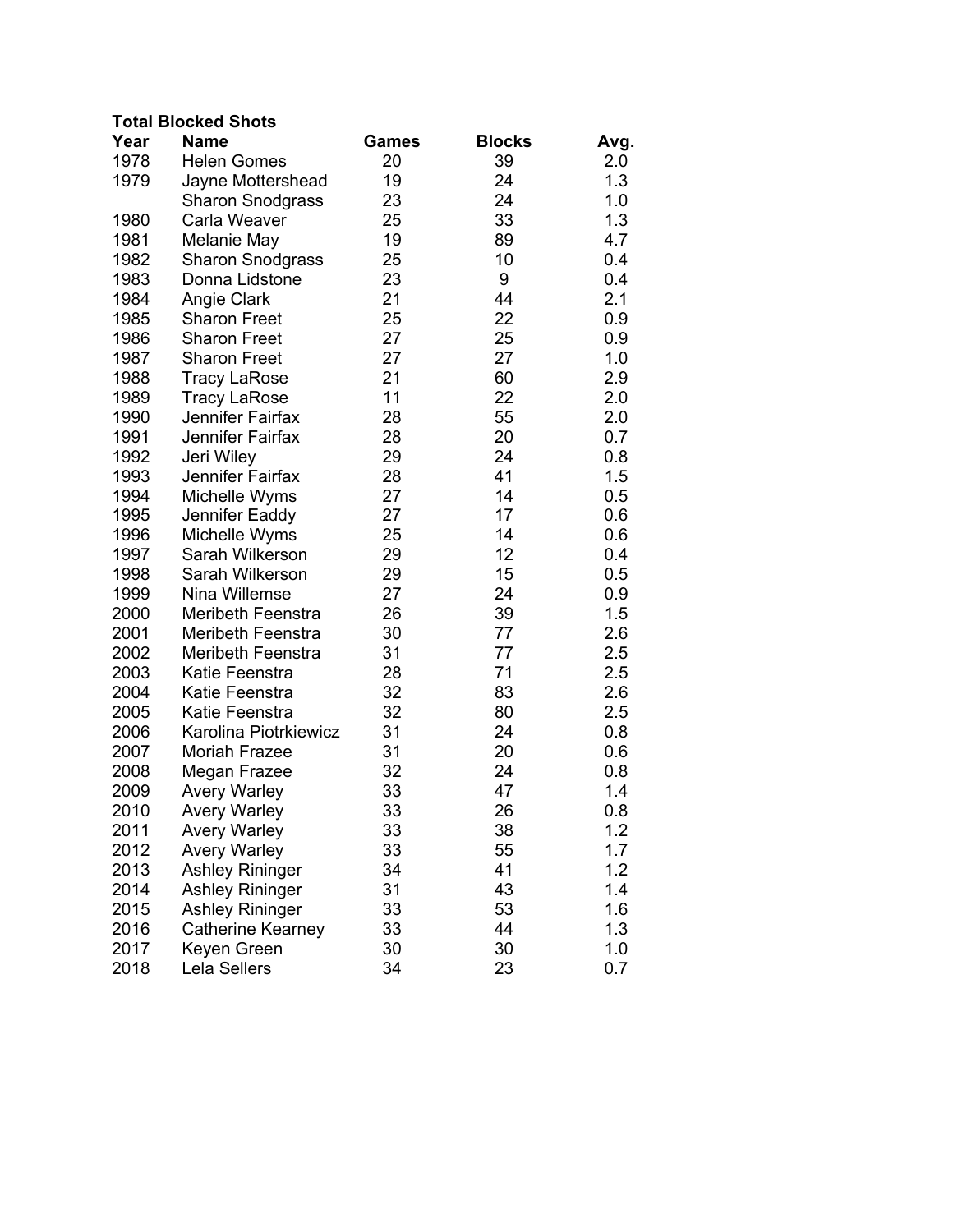| 2019 | <b>Bridgette Rettstatt</b> | 30  | 20 | 0.7 |
|------|----------------------------|-----|----|-----|
| 2020 | Keyen Green                | .31 | 23 | 0.7 |
| 2021 | Bella Smuda                | 27  | 29 | 11  |
| 2022 | Bella Smuda                | 33  | 34 | 10  |

| <b>Total Minutes Played</b> |  |
|-----------------------------|--|
|-----------------------------|--|

| Year | <b>Name</b>             | <b>Games</b> | <b>Minutes</b> | Avg. |
|------|-------------------------|--------------|----------------|------|
| 1983 | Pam Dwyer               | 24           | 792            | 33.0 |
| 1984 | Sheila Ford             | 24           | 766            | 31.9 |
| 1985 | Sheila Ford             | 25           | 836            | 33.4 |
| 1986 | Sheila Ford             | 27           | 966            | 35.8 |
| 1987 | Pam Wilder              | 27           | 777            | 28.8 |
| 1988 | <b>Stephanie Cox</b>    | 26           | 877            | 33.7 |
| 1989 | Saundra Bridges         | 24           | 771            | 32.1 |
| 1990 | <b>Stacey White</b>     | 28           | 1032           | 36.9 |
| 1991 | Cynthia Thomson         | 28           | 790            | 28.2 |
| 1992 | Jeri Wiley              | 29           | 887            | 30.6 |
| 1993 | <b>Ginny Coleman</b>    | 28           | 822            | 29.7 |
| 1994 | <b>Ginny Coleman</b>    | 27           | 853            | 31.6 |
| 1995 | <b>Ginny Holloway</b>   | 27           | 967            | 35.8 |
| 1996 | Erma Williams           | 27           | 727            | 26.9 |
| 1997 | Elena Kisseleva         | 30           | 952            | 31.7 |
| 1998 | Elena Kisseleva         | 29           | 953            | 32.9 |
| 1999 | <b>Sharon Wilkerson</b> | 29           | 983            | 33.9 |
| 2000 | <b>Sharon Wilkerson</b> | 31           | 986            | 31.8 |
| 2001 | <b>Michelle Fricke</b>  | 29           | 865            | 29.8 |
| 2002 | Monique Leonard         | 29           | 646            | 22.3 |
| 2003 | <b>Kristal Tharp</b>    | 30           | 861            | 28.7 |
| 2004 | Daina Staugaitiene      | 30           | 936            | 31.2 |
| 2005 | <b>Kristal Tharp</b>    | 33           | 942            | 28.5 |
| 2006 | Allyson Fasnacht        | 31           | 799            | 25.8 |
| 2007 | Megan Frazee            | 31           | 897            | 28.9 |
| 2008 | Megan Frazee            | 32           | 928            | 29.0 |
| 2009 | <b>Amber Mays</b>       | 33           | 1002           | 30.4 |
| 2010 | Devon Brown             | 33           | 923            | 28.0 |
| 2011 | <b>Avery Warley</b>     | 33           | 890            | 27.0 |
| 2012 | Reagan Miller           | 33           | 1086           | 32.9 |
| 2013 | Devon Brown             | 34           | 922            | 27.1 |
| 2014 | <b>Ashley Rininger</b>  | 31           | 859            | 27.7 |
| 2015 | Sadalia Ellis           | 33           | 826            | 25.0 |
| 2016 | Katelyn Adams           | 33           | 840            | 25.5 |
| 2017 | Lela Sellers            | 29           | 764            | 26.3 |
| 2018 | Lela Sellers            | 34           | 921            | 27.1 |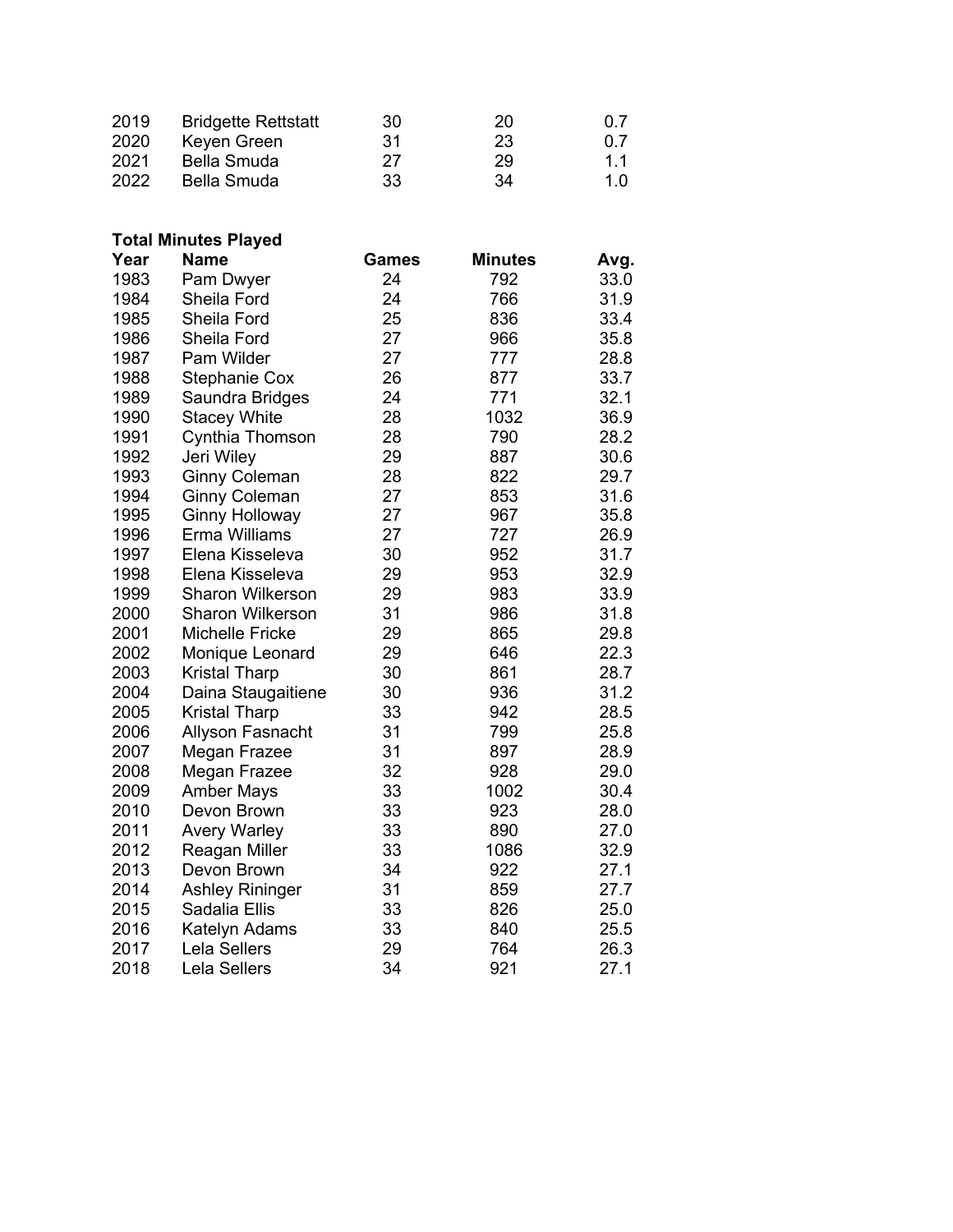| 2019 | <b>Ria Gulley</b>  | -31 | 917 | 29.6 |
|------|--------------------|-----|-----|------|
| 2020 | Ashtyn Baker       | -31 | 954 | 30.8 |
| 2021 | <b>Emily Lytle</b> | 27  | 690 | 25.6 |
| 2022 | Dee Brown          | -32 | 853 | 26.7 |

| <b>Total Three-Point Field Goals Made</b>                |                         |              |        |      |  |  |  |
|----------------------------------------------------------|-------------------------|--------------|--------|------|--|--|--|
| Year                                                     | <b>Name</b>             | <b>Games</b> | 3FG    | Avg. |  |  |  |
| 1988                                                     | <b>Stephanie Cox</b>    | 26           | 30     | 1.2  |  |  |  |
| 1989                                                     | Kristi Mercer           | 25           | 50     | 2.0  |  |  |  |
| 1990                                                     | Cynthia Thomson         | 28           | 64     | 2.3  |  |  |  |
| 1991                                                     | Cynthia Thomson         | 28           | 63     | 2.3  |  |  |  |
| 1992                                                     | Cynthia Thomson         | 29           | 56     | 1.9  |  |  |  |
| 1993                                                     | Dawn Coleman            | 28           | 44     | 1.6  |  |  |  |
|                                                          | Cynthia Thomson         | 28           | 44     | 1.6  |  |  |  |
| 1994                                                     | Dawn Coleman            | 27           | 39     | 1.4  |  |  |  |
| 1995                                                     | <b>Genie Stinnett</b>   | 26           | 39     | 1.5  |  |  |  |
| 1996                                                     | <b>Genie Stinnett</b>   | 20           | 25     | 1.3  |  |  |  |
| 1997                                                     | Elena Kisseleva         | 30           | 48     | 1.6  |  |  |  |
| 1998                                                     | <b>Sharon Wilkerson</b> | 29           | 52     | 1.8  |  |  |  |
| 1999                                                     | <b>Sharon Wilkerson</b> | 29           | 45     | 1.6  |  |  |  |
| 2000                                                     | <b>Sharon Wilkerson</b> | 31           | 37     | 1.2  |  |  |  |
| 2001                                                     | Irene Sloof             | 29           | 33     | 1.1  |  |  |  |
| 2002                                                     | <b>Kristal Tharp</b>    | 25           | 34     | 1.4  |  |  |  |
| 2003                                                     | <b>Kristal Tharp</b>    | 30           | 49     | 1.6  |  |  |  |
| 2004                                                     | Daina Staugaitiene      | 30           | 22     | 0.7  |  |  |  |
| 2005                                                     | <b>Kristal Tharp</b>    | 33           | 47     | 1.4  |  |  |  |
| 2006                                                     | <b>Courtney Watkins</b> | 31           | 23     | 0.7  |  |  |  |
| 2007                                                     | Megan Frazee            | 31           | 32     | 1.0  |  |  |  |
| 2008                                                     | <b>Courtney Watkins</b> | 32           | 38     | 1.2  |  |  |  |
| 2009                                                     | Rachel Hammond          | 33           | 42     | 1.3  |  |  |  |
| 2010                                                     | Devon Brown             | 33           | 40     | 1.2  |  |  |  |
| 2011                                                     | Devon Brown             | 26           | 35     | 1.3  |  |  |  |
| 2012                                                     | Reagan Miller           | 33           | 56     | 1.7  |  |  |  |
| 2013                                                     | Devon Brown             | 34           | 47     | 1.4  |  |  |  |
| 2014                                                     | Mickayla Sanders        | 30           | 51     | 1.7  |  |  |  |
| 2015                                                     | Jaymee Fisher-Davis     | 33           | 40     | 1.2  |  |  |  |
| 2016                                                     | Jaymee Fisher-Davis     | 33           | 52     | 1.6  |  |  |  |
| 2017                                                     | Iva Ilic                | 30           | 40     | 1.3  |  |  |  |
| 2018                                                     | Lela Sellers            | 34           | 37     | 1.1  |  |  |  |
| 2019                                                     | <b>Emily Lytle</b>      | 32           | 64     | 2.0  |  |  |  |
| 2020                                                     | <b>Emily Lytle</b>      | 31           | 53     | 1.7  |  |  |  |
| 2021                                                     | <b>Emily Lytle</b>      | 27           | 54     | 2.0  |  |  |  |
| 2022                                                     | <b>Emma Hess</b>        | 30           | 29     | 1.0  |  |  |  |
| Three-Point Field Goal Percentage (Min. 0.5 3FGM/Game) ^ |                         |              |        |      |  |  |  |
| Year                                                     | <b>Name</b>             | <b>Games</b> | 3FG    | Pct. |  |  |  |
| 1988                                                     | <b>Stephanie Cox</b>    | 26           | 30-69  | .436 |  |  |  |
| 1989                                                     | Kristi Mercer           | 25           | 50-140 | .357 |  |  |  |

1990 Cynthia Thomson 28 64-182 .352 1991 Dawn Coleman 28 57-165 .346